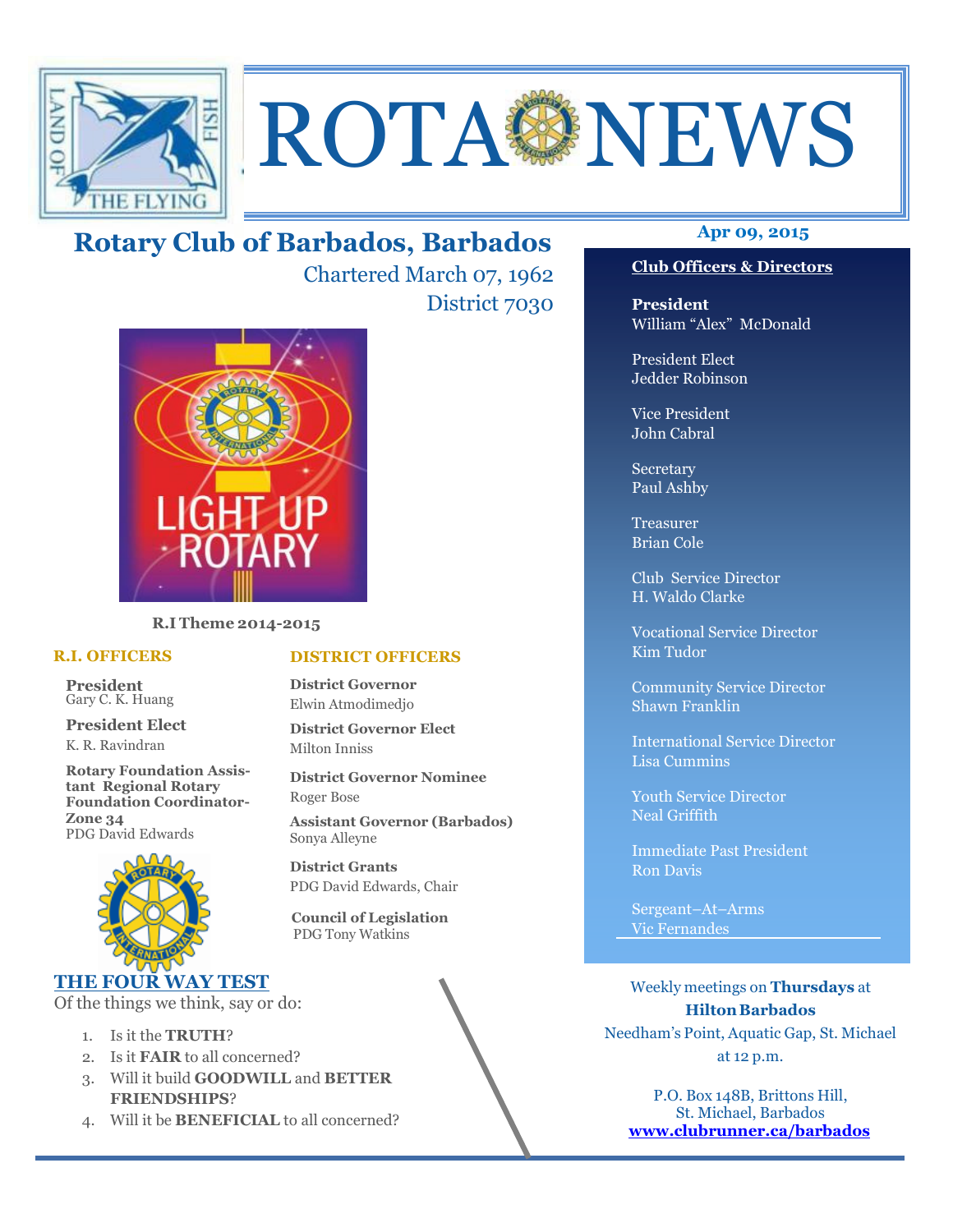## **THE ROTARY CLUB OF BARBADOS WELCOMES ALL VISITING ROTARIANS AND GUESTS**

#### **April - Magazine Month**

Today is a Business Meeting the 39th for the year. The Board of Directors will provide a status update of the Club. We will also be having a Guest Speaker. Also at this time hundreds of fellow Rotarians are gathered for the 23rd Rotary District 7030 PETS, Assembly & Conference 2015 in Suriname.

We wish District Governor Elwin Atmodimedjo, District Governor Elect Milton Inniss, District Governor Nominee Roger Bose and DGNN (District Secretary) Waddy Sowma a purposeful gathering.



District Team- District Governor - Elwin Atmodimedjo, District Secretary - Waddy Sowma, District Treasurer - Agnes Moensi, District Governor Elect - Milton Inniss, District Governor Nominee – Roger Bose and Chair Counsel of Governors – IPDG Herve Honoré

———————————————————————————————-

#### Guest Speaker PVC Professor Andrew Downes - Building Capabilities: Education Policy and Practice in Barbados

Dr Andrew Downes is Professor of Economics and Pro Vice Chancellor for



Planning and Development at the University of the West Indies. He was previously Director of the Sir Arthur Lewis Institute of Social and Economic Studies. Professor Downes specialises in labour/human resources economics and is the author of several articles and reports on Caribbean economic issues. He is also Deputy Chairman of the Barbados Fair Trading Commission.

#### **Our Greeters are Past Presidents Elvin Sealy and Stephen Brathwaite**

**Past President Elvin R. Sealy, MBE** joined the Club on Dec 01, 1985. In his Presidential Year 2008-09 he supported the Breakfast Feeding Program of the YWCA. He was PE and Chair Fund Raising 2007-08. He has served as VP for 2010-11 and 2013-14. He also served as Direc-

tor Club Service 2003-04 and International Service 2005-06, the Chair Environment Committee 2002-03. Highlights of his year included the visit by RI President, Dong Kurn Lee and his spouse in May, 2009 and also in May the delivery of chairs through the Wheel Chair Program initiated by the Rotary Club of Felicity/ Charlieville, Trinidad & Tobago.



PP Elvin was awarded the Paul Harris Fellowship in 2006.

He currently serves on the Fund Raising & Drug Awareness Committees.

Past President Stephen G. Brathwaite joined the Rotary Club of Bar-

bados on May 22, 1991. While attending the District Conference in Guadeloupe (April 1999) he was persuaded to take over as President from July 1999 after PE David Harding was unable to embark on his year due to a major change in his business. Not having time to plan for a President's Project he undertook a Review of all Projects. During his year refurbishments were done at the Boy Scouts HQ and the Challenor School.



Prior to this PP Steve served as Chair – Bulletin Committee 2006-07, Director Community Service 1994-95, Vocational Service– 1995-96 and International Service

2000-01. From 1996-1998 he served as Chair of the PR Committee. PP Steve was awarded a Paul Harris Fellowship in 2003.

 Currently he serves on the PR, Fund Raising, Investigations and Safety & CPR Committees.

#### **HIGHLIGHTS OF THE FELLOWSHIP MEETING HELD ON APRIL 02, 2015 - WORLD AUTISM DAY**



#### **2015 Theme: Employment: The Autism Advantage**

It is estimated that more than 80% of adults with autism are unemployed. Research suggests that employers are missing out on abilities that people on the autism spectrum have in greater abun-

dance than "neurotypical" workers do – such as, heightened abilities in pattern recognition and logical reasoning, as well as a greater attention to detail.

The hurdles that need to be overcome to unleash this potential include: a shortage of vocational training, inadequate support with job placement, and pervasive discrimination.

The United Nations General Assembly unanimously declared 2 April as World Autism Awareness Day (A/RES/62/139) to highlight the need to help improve the quality of life of children and adults, who are affected by autism, so they can lead full and meaningful lives.

#### **—————————————————————————————- This Thursday was an Interesting Day for the Club as we welcomed two more Deborah Smiths: one the Guest Speaker and the other the daughter of PP Erskine!!**

**A presentation** by Ms Deborah Smith (Educator) Principal of



Providence School on - "Autism Experience - Toronto Canada."

Today she will share a vision for our schools as they face the challenge of servicing children with autism and special needs in general.

She was introduced by Chair Guest Speakers, PP Erskine

#### **BIOGRAPHY**

Over the past 30 years, she has been an advocate for student success in her multiple roles in education, starting in Toronto, Canada as a classroom teacher, Special Education Diagnostic and

Resource Teacher, and School Principal.

In addition to completing her Masters in Education and additional qualifications in School Administration, Special Education, and the teaching of Reading, Deborah has worked collaboratively in a variety of Learning Networks in Canada focussing on the impact of developing inclusive, safe environments that encourage teachers and administrators to learn alongside each other, with a common focus on improved student achievement.

Ms Smith has shared some of her experience in her role of Special Projects Officer, Special Needs for the Ministry of Education, Barbados. Currently, she is the principal of the Providence Secondary School here in Barbados.

#### **Continued over**

#### **MEETING DETAILS - Thursday April 02 SAA - PP Vic Fernandes**

- Attendance 64%
- **Raffle \$150.00**
- **Winner Karen N. Smith (Former Secretary)**
- **Fines \$221.00**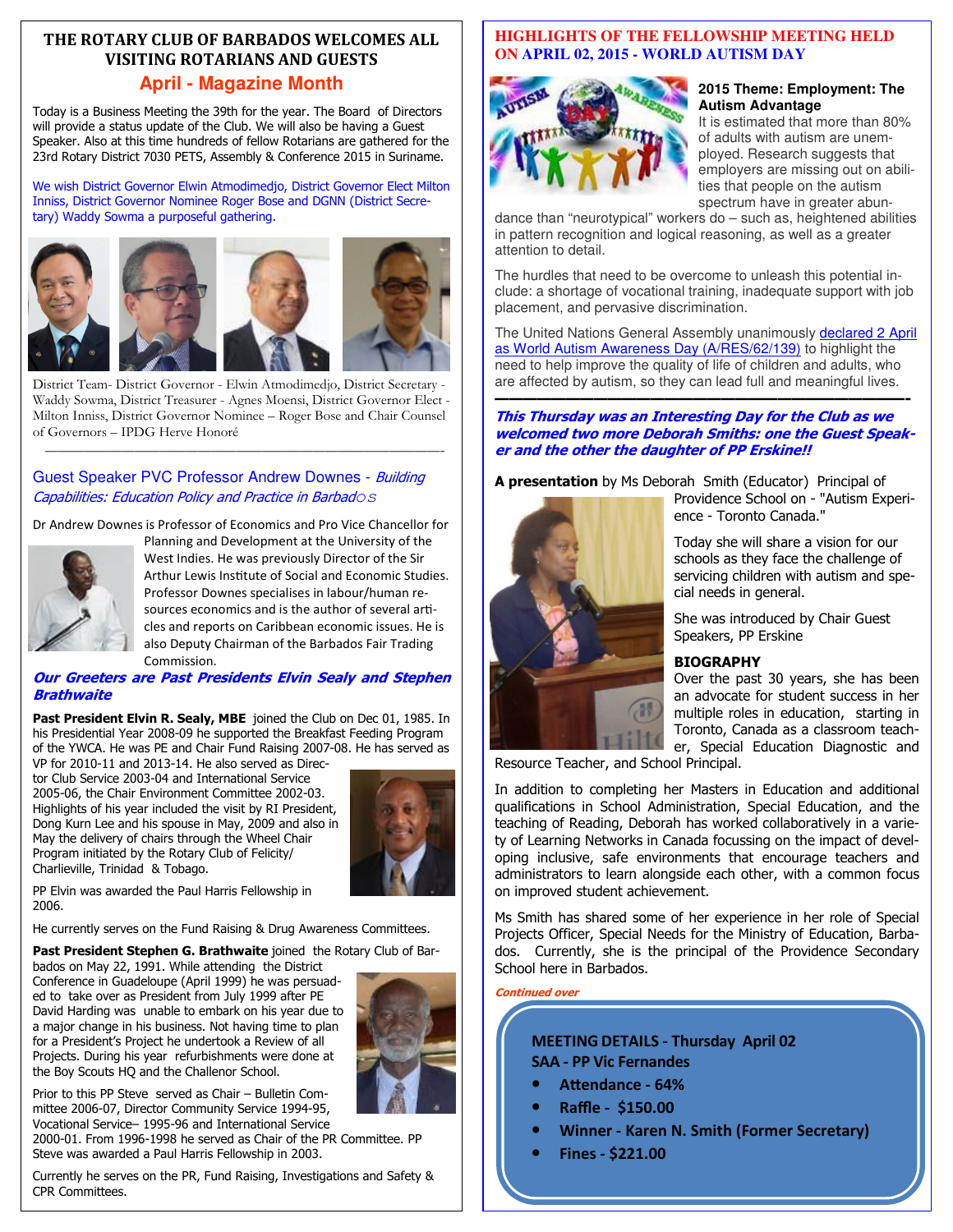#### **HIGHLIGHTS OF THE FELLOWSHIP MEETING HELD ON APRIL 02, 2015 (Cont'd)**

#### **AUTISM - ASD (Autism Spectrum Disorder) Summary of Presentation**

Ms Smith used her presentation to draw attention to a number of incidences where autism was misunderstood leading to the detriment of the person with autism.

Autism is a severe learning disorder that is characterized by disturbances in:

a) rate of educational development;

- b) ability to relate to the environment;
- c) mobility;

d) perception, speech, and language; and a lack of the representational-symbolic behaviour that precedes language.

The biggest challenge in dealing with ASD is dealing with the behaviour which stems from their inability to communicate.

It's about education of teachers, families, peers about the behaviour.

Behaviours are a means of communication. It usually serves a purpose, usually to

Gain something Make a change in the environment Make a change in the task Escape the situation.

The term "spectrum" is used to recognize a range of disorders that include a continuum of developmental severity (Asperger's Disorder, PDD-NOS-pervasive developmental disorder, Autistic Disorder). The symptoms of ASD can range from mild to severe impairments in several areas of development.

We cannot change behaviour until we understand why it happens. The purpose of the behaviour is to communicate something. Often for the autistic child, the filters are not there.

There are people living with autism who have made all kinds of contributions to society.

I'd like to end today by introducing you to Temple Grandin an autism advocate who rose to fame as an author of several books on autism, in addition to the 2010 HBO Film on her life titled '**Temple Grandin**'. She speaks across the country about her life growing up with autism and is a professor at Colorado University.

#### YouTube – Ted Talk

https://www.ted.com/talks/ temple grandin the world needs all kinds of minds

How can the Rotary Club support children with autism in Barbados?

- Provide special transportation
- Computer equipment
- Physical or Sensory equipment
- Financially support the employment of assistants to reduce the pupil/teacher ratio
- Financially support the training of teachers
- Conduct Awareness Campaigns
- Host Autism information sessions to build awareness in the community.

**Schools can be a place that is inclusive, where all children and adults feel safe, respected and challenged to be their best. As Rotarians, your contributions can make that happen one step at a time.** 

 **Is there a predisposition to autism?**  In the Q&A she was posed with the following: - NO **Continued over** 

## **AUTISM - ASD (Autism Spectrum Disorder)**

#### **Is there need for more research?**

*Research is ongoing; however persons are diagnosed daily with*  autism

#### **At what age can you observe that a child is autistic? Can one reach ten years old without being diagnosed?**

It is possible to reach ten without being diagnosed as symptoms vary. Diagnosis is difficult

In her Vote of Thanks, Autism Chair Tracey K-L was fulsome in her praise of Ms Smith, highlighting the need for more support in the public school system.

In attendance were two teachers of the Irvine Wilson School

#### $\frac{1}{\sqrt{2}}$  ,  $\frac{1}{\sqrt{2}}$  ,  $\frac{1}{\sqrt{2}}$  ,  $\frac{1}{\sqrt{2}}$  ,  $\frac{1}{\sqrt{2}}$  ,  $\frac{1}{\sqrt{2}}$  ,  $\frac{1}{\sqrt{2}}$  ,  $\frac{1}{\sqrt{2}}$  ,  $\frac{1}{\sqrt{2}}$  ,  $\frac{1}{\sqrt{2}}$  ,  $\frac{1}{\sqrt{2}}$  ,  $\frac{1}{\sqrt{2}}$  ,  $\frac{1}{\sqrt{2}}$  ,  $\frac{1}{\sqrt{2}}$  ,  $\frac{1}{\sqrt{2}}$ Today one of the two delegates, Eliah Tull a student of Christ Church Foundation School, gave a synopsis of the just concluded MUN Conference in Trinidad & Tobago.

In acknowledgement of the positive influence received over the six week session with the culmination of the regional gathering; he spoke positively of the opportunity and wished for other youth to be so exposed. He emphasized the camaraderie and fellowship exhibited by fellow participants.



## **Here he captures the attention of SAA & PP Vic who posed a question "on the one thing that**

**he has taken away from the MUN experience?" Being tolerant of the views of other persons was his clear response.** 

Also representing Barbados over the weekend of March 20- 21, 2015 was Nia Marshall of Queen's College.

——————————————————————————--

*Follow on Rotary in Barbados Model United Nations - MUN site* 

#### Rotary International



For the past 70 years, Rotary and UNESCO have been pursuing the same goals around the world. Rotary's relationship with UNESCO dates back to a 1942 London Rotary Conference to promote international cultural and educational exchanges. Attended by ministers of education and observers from around the world, it was an inspiration to the creation of UNESCO in 1946. Find out more and watch a live broadcast from Rotary Day at UNESCO. http://riunescoday.org/en/

#### $\frac{1}{\sqrt{2}}$  ,  $\frac{1}{\sqrt{2}}$  ,  $\frac{1}{\sqrt{2}}$  ,  $\frac{1}{\sqrt{2}}$  ,  $\frac{1}{\sqrt{2}}$  ,  $\frac{1}{\sqrt{2}}$  ,  $\frac{1}{\sqrt{2}}$  ,  $\frac{1}{\sqrt{2}}$  ,  $\frac{1}{\sqrt{2}}$  ,  $\frac{1}{\sqrt{2}}$  ,  $\frac{1}{\sqrt{2}}$  ,  $\frac{1}{\sqrt{2}}$  ,  $\frac{1}{\sqrt{2}}$  ,  $\frac{1}{\sqrt{2}}$  ,  $\frac{1}{\sqrt{2}}$ **How much is a picture worth? Ask the SAA!**